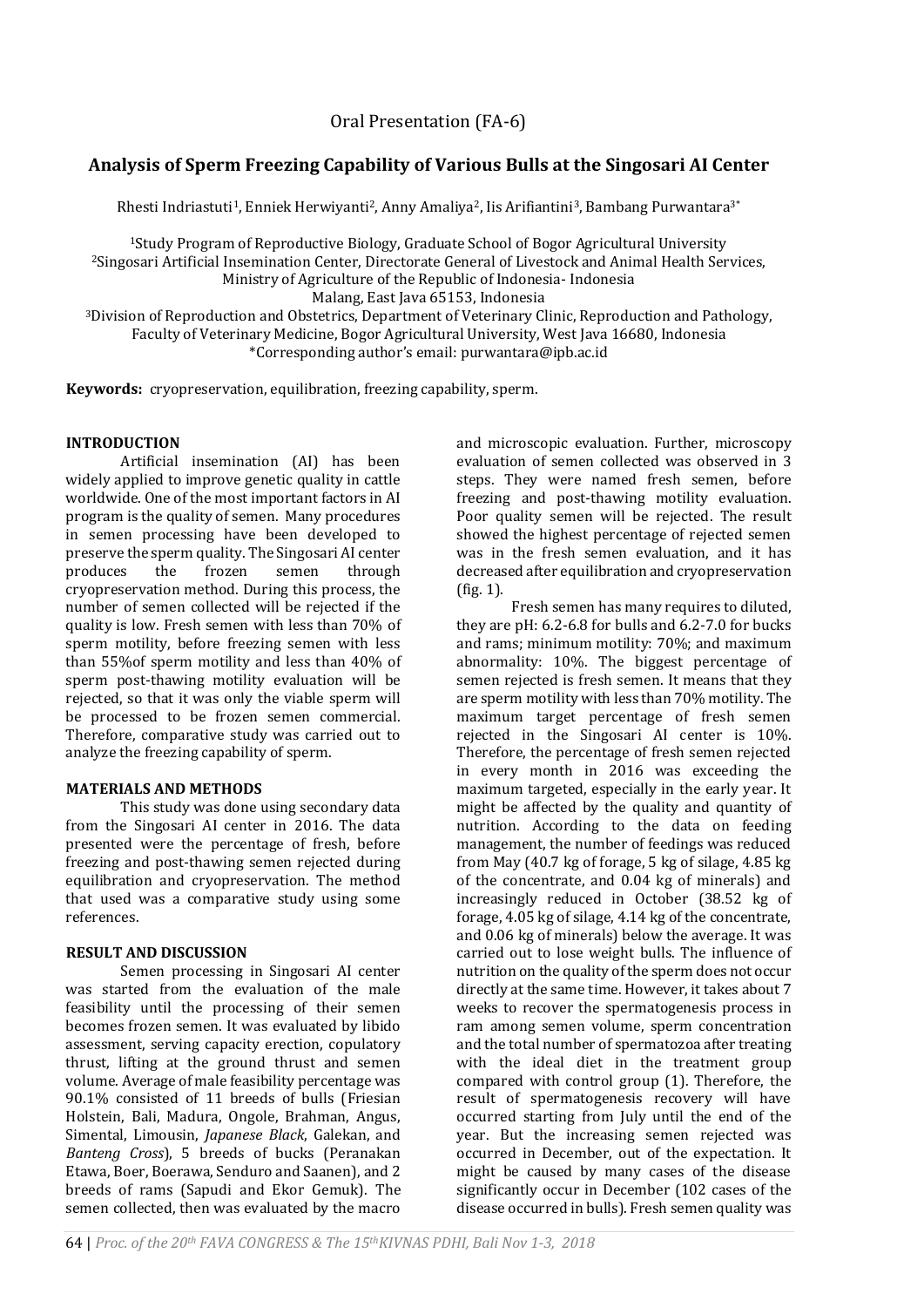not only determined nutrition factor, but also determined by health condition, animal species, breed, age, hormonal regulation, the level of exploitation, environmental temperature and relative humidity during semen collection (2).

Fresh semen will be diluted using the extender and equilibrated. The role of semen extender is to supply the important materials protecting sperm cells from various shocks during processing, storage, and transportation. There are many components added to fresh semen as the extender composition, such as egg yolk, ions, cryoprotectants, fructose, and antibiotics. The maximum target percentage of before freezing semen rejected was also determined in 10%. It was only reached in September, October, and December. The equilibration is the temperature transition to avoid sperm cold shock at cryopreservation. The minimum standard for chilled semen is 55% for progressive motility accepted. Percentage of rejected semen before freezing decreased significantly. It might be affected by the components of the extender, and the equilibration time and condition.



Fig. 1: Average of semen rejected each step in Singosari AI center in 2016 (3).

Post-thawing motility (PTM) assessment was to select the viable frozen semen to commercialized. There are many parameters allowed for frozen semen commercial based on SNI for frozen semen, number 4869.1:2008 for bulls and 4869.3:2014 for goats. They are 40% for minimum motility, 2 for minimum individual motility, 25 million sperm cells for minimum dose in 1 bull straw and 50 million sperm cells in 1 goat straw. PTM assessment showed the lowest percentage of semen rejected commercialized was 49.90%. It was in the same range with acceptable post-thaw motility of Madura bulls, that was  $40.0+1.76 - 42.9+3.93\%$  (4).

Overall, the data showed that there was the decline of semen rejected toward to the end of 2016. All of the semen processing steps were

carried out according to SNI.ISO 9001:2008, and SNI.ISO 17025 for fresh, before freezing and frozen semen evaluation. The percentage of viable frozen semen to This result indicates the freezing capability of sperm is getting better over time. Freezing capability of sperm plays an important role to determine fertilization occurred.

The minimum standard to determine whether the semen accepted at the Singosari AI center was motility parameter for every evaluation during cryopreservation, and added with pH and percentage of sperm abnormality in fresh semen evaluation, meanwhile individual motility and sperm concentration per dose were added in the post-thawing evaluation. To ensure the fertility of sperm, the sperm quality assessment might be added by more parameter, such as the level of the intact acrosome, membrane intact cells, and mitochondrial activity. It can be carried out with a multiparametric approach using CASA/flow cytometry, and it showed 77.4% in agreement with the standard QC (5). This method might be used to improve evaluation the quality of sperm using genomic approaches.

#### **CONCLUSION**

In conclusion, the quality of semen was influenced by nutrition, health condition, hormonal regulation, animal species, breed, age, environmental temperature, relative humidity during semen collection, extender components and equilibration time. The total percentage of rejected sperm was quite high, but reduced increasingly when the nutrition managed well. To more improve the method of semen evaluation, we also suggest using CASA/flow cytometry.

# **ACKNOWLEDGMENTS**

This paper is supported by USAID through Sustainable Higher Education Research Alliances (SHERA) Program–Center for Collaborative Research Animal Biotechnology and Coral Reef Fisheries (CCR ANBIOCORE).

# **REFERENCES**

- [1] Kheradmand A, Babaei H, Batavani RA. 2006. Effect of improved on semen quality and scrotal circumference in the ram. *Veterinarski Arhiv*. 76 (4): 333-341.
- [2] Sharma M, Yaqoob B, Sharma N, Rawat S. 2017. Effect of temperature humidity index on semen quality of bovine bull. *International Journal of Current Microbiology and Applied Sciences*. 6 (12): 1822-1830.
- [3] Singosari AI Center. 2016. Annual Report. Pp43.
- [4] Nalley M, Arifianti I, Sukmawati E. 2016. Semen characteristics and freezing capability of Madura's cattle. In: Freyer B, Tielkes E. *Conference on Tropical and Subtropical*